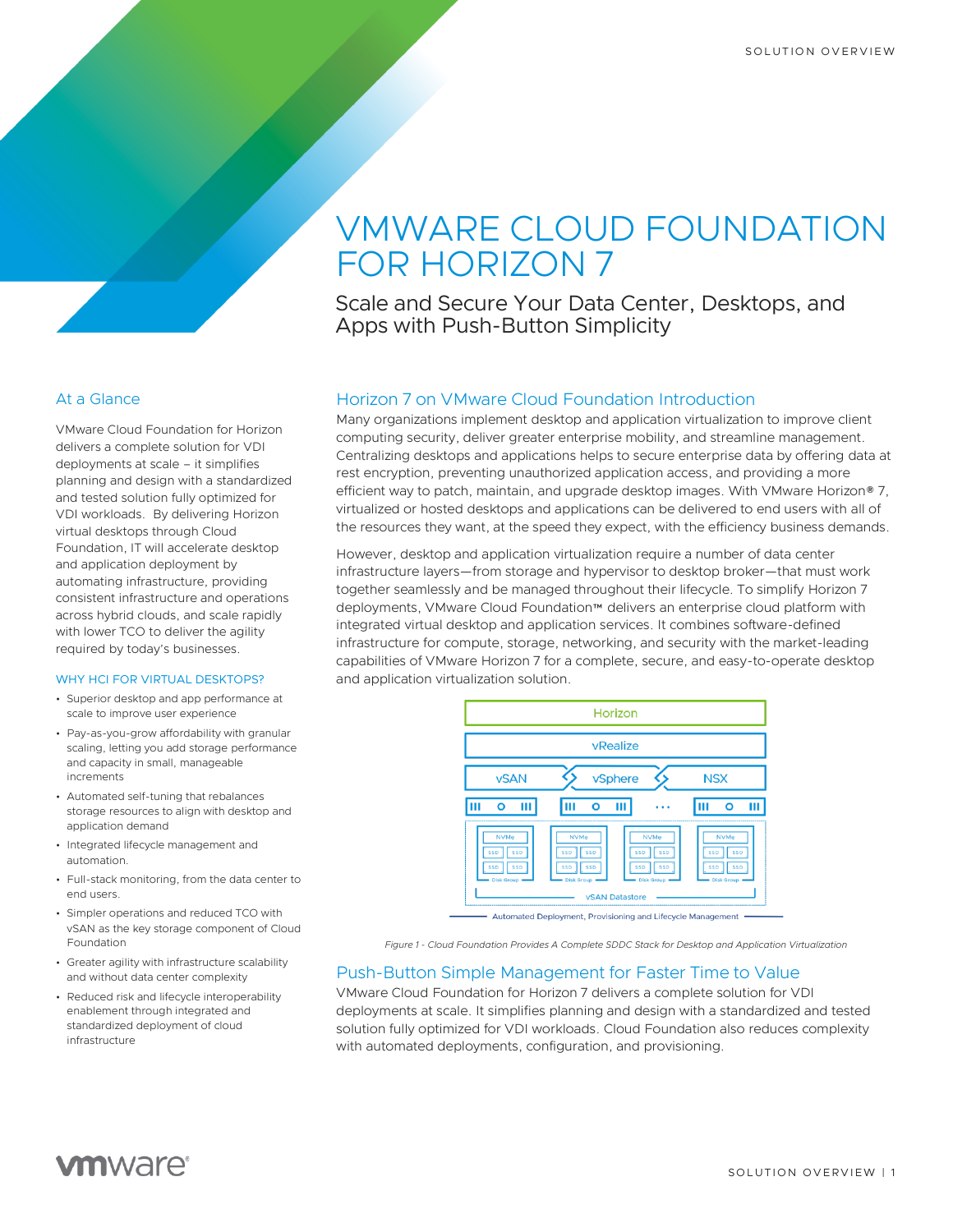### vSAN or Cloud Foundation

vSAN delivers 'Core HCI' capabilities for immediate agility, and VMware Cloud Foundation (VCF) automates deployment and operations for a fully automated private cloud. VCF also serves as the foundation for your hybrid cloud because the same core software-defined infrastructure stack leveraged in private cloud deployments of VCF is also the underpinning technology of VMwarebased public clouds like VMware Cloud on Amazon Web Services and other VMware Cloud Provider Program (VCPP) partners, as well as VMware Cloud on Dell EMC.

#### HYBRID CLOUD ENABLED BY HCI

- Native
- Simple
- Fast
- Scalable
- Secure
- Protected

On average, Cloud Foundation customers have experienced 6–8x faster time to deployment. Thanks to its hyper-converged architecture, Cloud Foundation for desktop environments can accommodate thousands of desktops with elastically scalable infrastructure. Starting with as few as eight nodes, you can linearly scale capacity and performance one node at a time as needed. The built-in automation allows for rapid provisioning of virtual desktops in hours instead of weeks.

# Simple Scalability for Changing VDI Demands

Horizon virtual desktops and applications on Cloud Foundation delivers highly scalable hyperconverged infrastructure with integrated lifecycle management and automation. Desktop virtualization success is ensured with contextual, personalized workspaces and integrated infrastructure management tools. Cloud Foundation empowers IT to meet changing demands in virtual desktop environments by simplifying and automating capacity expansion. With the building block nature of hyperconverged infrastructure, combined with the ease of deploying additional pools of virtual desktops through Horizon 7, VMware Cloud Foundation makes it easy for organizations to grow and scale on demand.

# Availability and Business Continuity

Cloud Foundation capacity can be made available within a single site or stretched between physical sites in a vSAN stretched cluster configuration for higher availability. Because Cloud Foundation be scaled quickly and efficiently in a highly-available topology, IT can respond to challenges posed by shifting workforce locations, business continuity concerns, and bursts in demand for virtual desktops.

# End-to-End Security

The combination of Cloud Foundation and Horizon 7 means you can eliminate threats and malware from the endpoint to the data center. You can reduce data leakage from lost or stolen devices and ensure that every desktop or app is running from a pristine, trusted image in the data center. Security threats that do get through can be quarantined by VMware NSX network microsegmentation — "shrink-wrapped security" that uses distributed virtual firewalling to police traffic to and from each VM, eliminating unauthorized access between desktops and adjacent workloads. Lastly, you can enforce policy-driven access to apps and desktops across corporate and employee-owned devices, complete with VM data encryption.

# Best-of-Breed VDI Stack

VMware Cloud Foundation and Horizon 7 give you risk-free deployments with the fastest time to value. Deliver the infrastructure performance VDI demands for a great user experience through kernel-level integration, while reducing risk and enabling lifecycle interoperability through an integrated and standardized deployment of cloud infrastructure with Horizon 7. Deploying with software defined infrastructure that is highly programmable, scalable, and hardware independent gives you up to 50 percent CapEx savings through hardware virtualization, and up to 55 percent OpEx savings over traditional VDI solutions.

#### Flexible Consumption Options

Cloud Foundation can be consumed through a vast partner, OEM and cloud provider ecosystem. The same underlying Cloud Foundation technologies are presented to cloud administrators regardless of where and how Cloud Foundation is provisioned.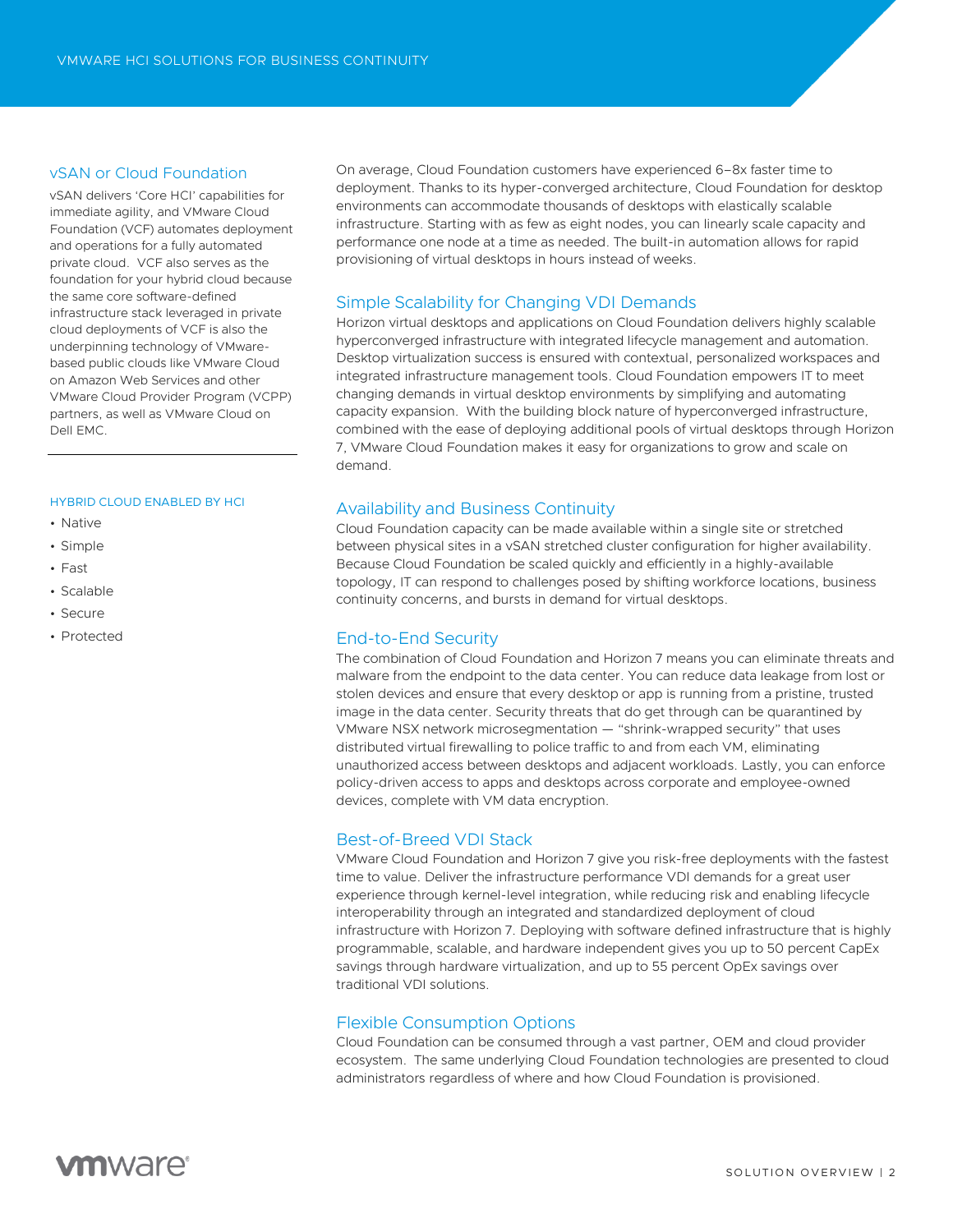#### Learn More

FOR MORE INFORMATION OR TO PURCHASE VMWARE PRODUCTS Call 877-4-VMWARE (outside North America, +1-650-427-5000)

Visit the VMware Cloud Foundation product page:

*[vmware.com/go/cloudfoundation](https://vmware.com/go/cloudfoundation)*

Join the VMware Cloud Foundation community:

*[vmware.com/go/cloudfoundationcom](https://vmware.com/go/cloudfoundationcommunity) [munity](https://vmware.com/go/cloudfoundationcommunity)*

Visit the VMware vSAN product page: *[vmware.com/go/vsan](https://vmware.com/go/vsan)*

Learn how others are using vSAN: *[Customer Stories](https://www.vmware.com/products/vsan.html#customer-stories)*.

Try online for free: *[vSAN Hands-on](https://www.vmware.com/try-vmware/try-hands-on-labs.html#storage)  [Labs](https://www.vmware.com/try-vmware/try-hands-on-labs.html#storage)*.

Request a free *[vSAN Assessment](https://www.vmware.com/products/hyper-converged-infrastructure/assessment.html)* for your data center.

VMware supports all major server suppliers on vSAN ReadyNodes. ReadyNodes offer the industry's broadest choice of hardware with solutions that are jointly certified and supported with our OEM partners. Furthermore, VMware vSAN is the only HCI solution available for the Dell EMC MX, HPE Synergy, and Cisco ISR platforms.

VMware has jointly engineered an integrated system appliance, VxRail, with Dell EMC. These integrated systems uniquely offer VxRail Manager lifecycle management software, bundled Dell EMC data protection software, and Dell EMC support.

Other OEMs, including Fujitsu, HPE, and Lenovo, offer the full stack VMware Cloud Foundation offering as a bundled HCI offering to address the growing market for the complete Software Defined Datacenter.

VMware Cloud Foundation is supported by VMware Cloud Provider Program (VCPP) Partners, as well as in leading public cloud providers, like AWS, Azure, Google, Oracle, Rackspace, and IBM.

#### Customer Case Studies:

*[Niagara College enables students with virtual desktops on any device, running on vSAN](https://www.vmware.com/content/dam/digitalmarketing/vmware/en/pdf/customers/vmw-niagara-college-case-study.pdf)*

*[United States Senate Federal Credit Union modernizes IT with vSAN and Horizon for](https://www.vmware.com/content/dam/digitalmarketing/vmware/en/pdf/customers/ussfcu-solution-case-study-en.pdf)  [best-in-class banking](https://www.vmware.com/content/dam/digitalmarketing/vmware/en/pdf/customers/ussfcu-solution-case-study-en.pdf)*

*[Braunschweig Municipal Hospital deploys HCI for end-user computing and IT agility](https://www.vmware.com/content/dam/digitalmarketing/vmware/en/pdf/customers/vmw-klinikum-braunschweig-en-case-study.pdf)*

*[Nol-Tec modernizes IT for agility and digital workspaces running on vSAN and VCF](https://www.vmware.com/content/dam/digitalmarketing/vmware/en/pdf/products/vsan/vmw-nol-tec-systems.pdf)*

*[VMware vSAN customer case studies](https://www.vmware.com/company/customers.html?src=WWW_HrzOld_Features_HorizonSuccessStories#product=vmware-virtual-san6)*

*[VMware VCF customer case studies](https://www.vmware.com/company/customers.html?src=WWW_HrzOld_Features_HorizonSuccessStories#product=VMwareCloudFoundation)*

### Learn More

For more information about VMware Cloud Foundation for Horizon 7, visit the following sites:

#### VMware Cloud Foundation

VMware Cloud Foundation Product Page: *[vmware.com/go/cloudfoundation](https://vmware.com/go/cloudfoundationcommunity)* Cloud Foundation Blog: *[blogs.vmware.com/cloud-foundation](http://blogs.vmware.com/cloud-foundation/)* Twitter: *[@VMwareVCF](https://twitter.com/vmwarevcf)* LinkedIn: *[linkedin.com/company/vmwarevcf](https://www.linkedin.com/company/vmwarevcf/)* YouTube: *youtube.com/c/VMwareCloudFoundation* Community: *[vmware.com/go/cloudfoundationcommunity](https://vmware.com/go/cloudfoundationcommunity)* Cloud Foundation Resource Center: *[vmware.com/go/vcfrc](https://www.vmware.com/go/vcfrc)* Website[: Horizon on VMware Cloud Foundation](https://www.vmware.com/products/horizon/horizon-cloud-foundation.html) website

#### vSAN

VMware vSAN Product Page[: vmware.com/go/vsan](https://www.vmware.com/products/vsan.html) vSAN Blog: *[blogs.vmware.com/virtualblocks/products/virtualsan](http://blogs.vmware.com/virtualblocks/products/virtualsan/)* Twitter: *[@VMwarevSAN](https://twitter.com/vmwarevsan)* LinkedIn: linkedin.com/company/vmware-vsan/ YouTube: *[youtube.com/c/VMwareStorage](http://www.youtube.com/c/VMwareStorage)* Community: *communities.vmware.com/community/vmtn/vsan* Instagram: *[instagram.com/vmwarevsan](https://instagram.com/vmwarevsan/)* Facebook: *[facebook.com/vmwarevsan](https://www.facebook.com/vmwarevsan/)* StorageHub: *[storagehub.vmware.com](http://storagehub.vmware.com/)* Website[: Horizon on vSAN website](https://www.vmware.com/products/horizon/horizon-vsan.html)

#### VMware Horizon

VMware Horizon Product Page: *[vmware.com/go/horizon](https://www.vmware.com/products/horizon.html)* Twitter: *[@VMwareHorizon](https://twitter.com/vmwarehorizon)*

# **vm**ware<sup>®</sup>